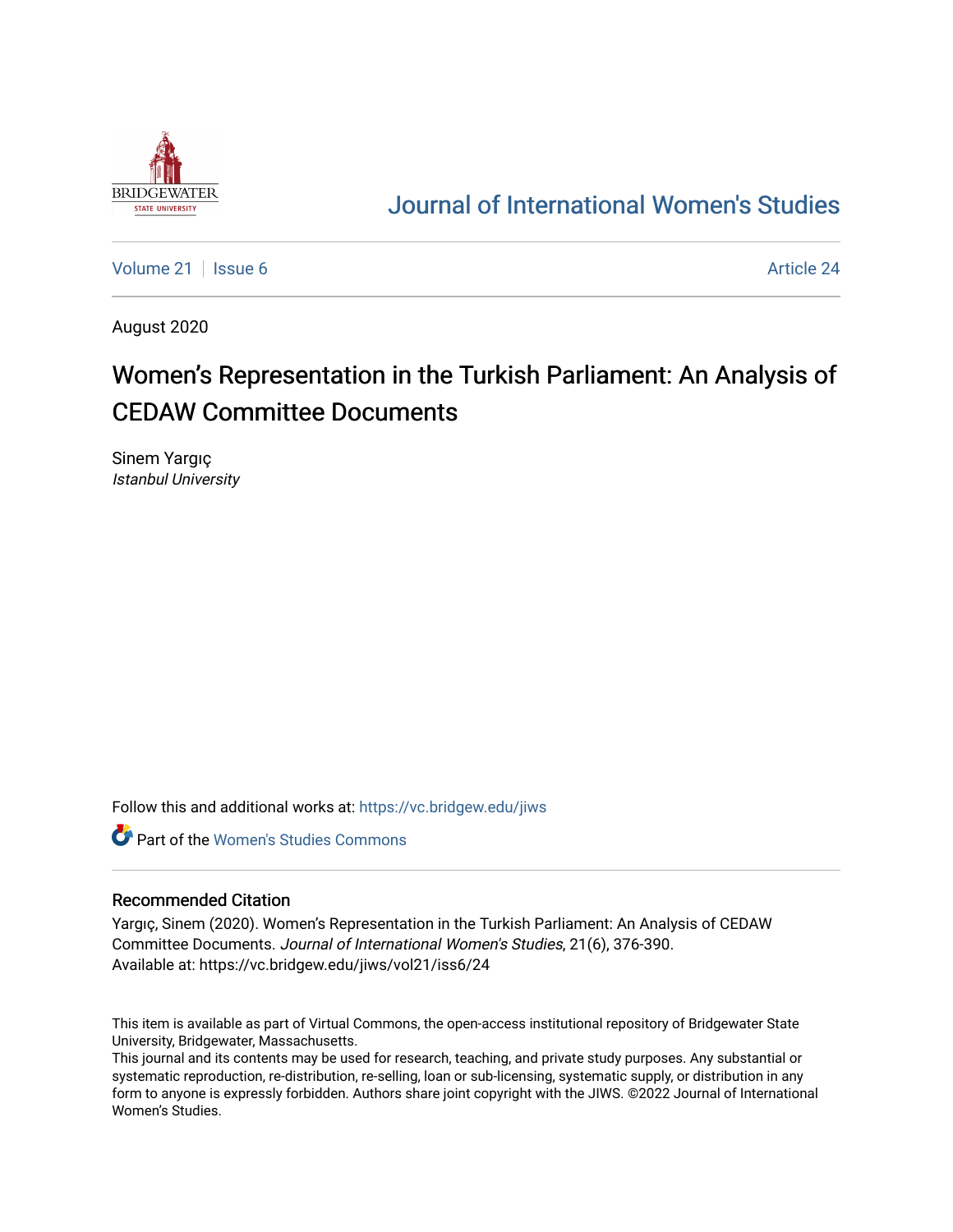This journal and its contents may be used for research, teaching and private study purposes. Any substantial or systematic reproduction, re-distribution, re-selling, loan or sub-licensing, systematic supply or distribution in any form to anyone is expressly forbidden. ©2020 Journal of International Women's Studies.

### **Women's Representation in the Turkish Parliament: An Analysis of CEDAW Committee Documents**

By Sinem Yargıç $<sup>1</sup>$ </sup>

#### **Abstract**

According to article 7 of the Convention on the Elimination of All Forms of Discrimination against Women (CEDAW), States parties shall take all appropriate measures to ensure that women enjoy equality with men in political and public life. The Committee on the Elimination of All Forms of Discrimination against Women (CEDAW Committee) declares in its General Recommendation No. 23 that while removal of de jure barriers is necessary, it is not sufficient to achieve full and equal participation of women in political and public life.

That is why under article 4 of CEDAW, the CEDAW Committee encourages adoption by States parties of temporary special measures aimed at accelerating de facto equality between men and women in order to give full effect to article 7 of CEDAW concerning the participation of women in political and public life. The CEDAW Committee makes reference to setting quotas within a range of measures to achieve equality of political participation.

Turkish women acquired the right to vote and to be elected in 1934 and representation of women in the Turkish Parliament began in 1935. Turkey also acceded to CEDAW in 1985. However, the political representation of women in the Turkish Parliament is still insufficient. In its last concluding observations on Turkey, the CEDAW Committee declared that it was concerned about the low participation of women at all levels of decision-making including the parliament which was below the global average.

This article analyzes the issue of women's representation in the Turkish Parliament in light of CEDAW. It focuses on CEDAW Committee documents issued during seven reporting cycles. The article begins by examining Turkey's national reports and CEDAW Committee reports related to seven reporting cycles, and then proceeds to discuss the main problems concerning women's parliamentary representation on the basis of these documents.

*Keywords:* CEDAW, Parliamentary representation, Gender, Document analysis, Women's Representation, Turkish Parliament, Women in Turkey

#### **Introduction**

The Committee on the Elimination of All Forms of Discrimination against Women (CEDAW Committee), the monitoring body of the Convention on the Elimination of All Forms of Discrimination against Women (CEDAW), states that " the concept of democracy will have real

(L'Harmattan, 2013) and "Les conventions onusiennes des droits de l'homme: Analyse et perspectives" (L'Harmattan, 2018).

<sup>1</sup> Sinem Yargıç is Associate Professor of Constitutional Law at the Faculty of Political Sciences of Istanbul University. She has published on constitutional law and international human rights law, including "L'influence du droit conventionnel Européen des droits de l'homme sur l'ordre juridique interne Turc"

Journal of International Women's Studies Vol. 21, No. 6 August 2020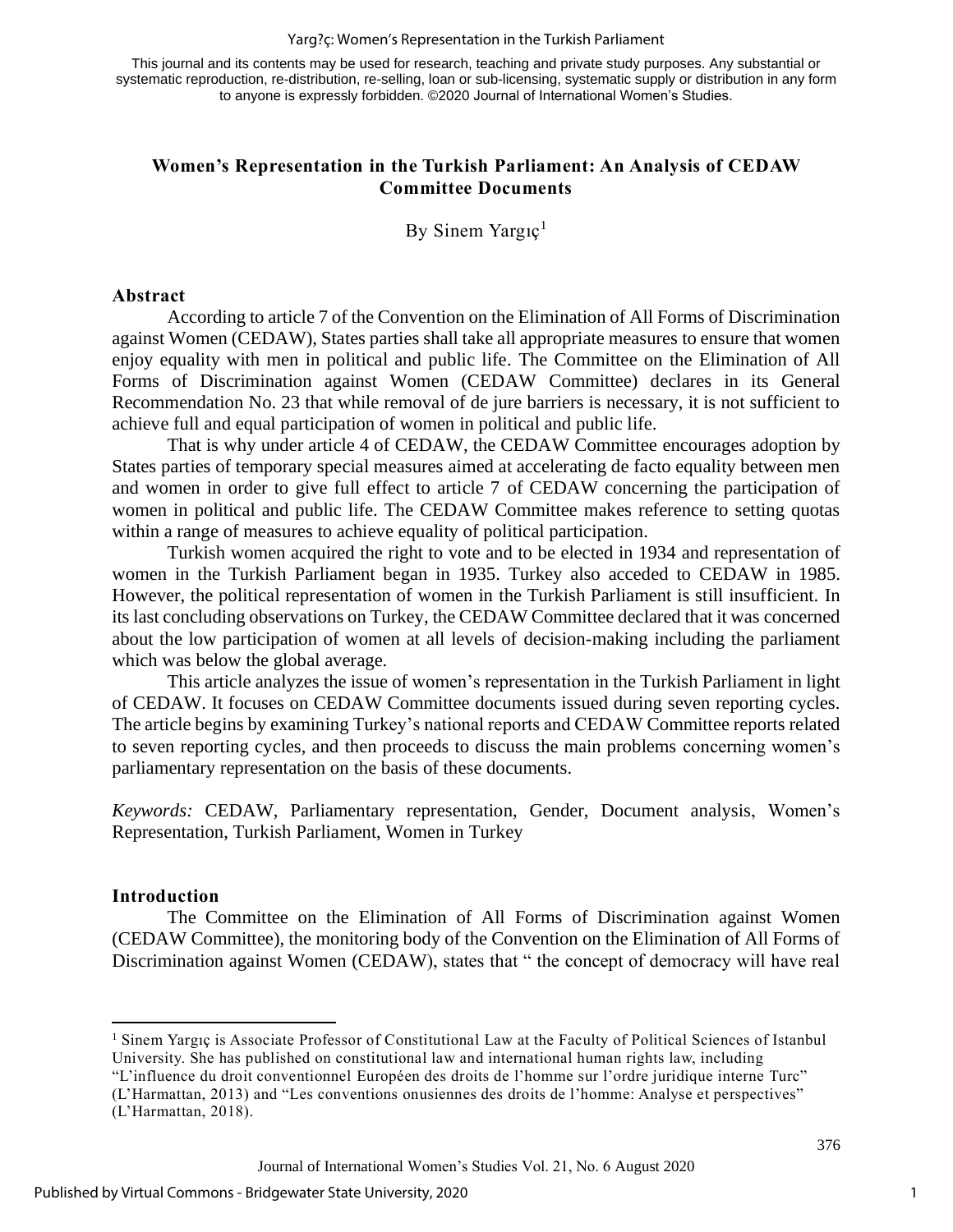and dynamic meaning and lasting effect only when political decision-making is shared by women and men and takes equal account of the interests of both " (CEDAW Committee 1997: para.14).

According to the CEDAW Committee, the formal removal of barriers and the introduction of temporary special measures to encourage the equal participation of both men and women in the public are defined as essential prerequisites to true equality in political life (CEDAW Committee 1997: para.15). That is why under article 4 of CEDAW, the CEDAW Committee encourages the adoption by States parties of temporary special measures aimed at accelerating de facto equality between men and women in order to give full effect to article 7 of CEDAW concerning the participation of women in the political and public life.

As defined in General Recommandation No. 25, temporary special measures are measures of a temporary nature that aim " to accelerate the improvement of the position of women to achieve their de facto or substantive equality with men, and to effect the structural, social and cultural changes necessary to correct past and current forms and effects of discrimination against women, as well as to provide them with compensation " (CEDAW Committee 2004: para.15).

The CEDAW Committee also refers to setting quotas within a range of measures to achieve equality of political participation (CEDAW Committee 1997: para.15)<sup>2</sup>. These temporary special measures include "a wide variety of legislative, executive, administrative and other regulatory instruments, policies and practices, such as outreach or support programmes; allocation and/or reallocation of resources; preferential treatment; targeted recruitment, hiring and promotion; numerical goals connected with time frames; and quota systems " (CEDAW Committee 2004: para.22).

The CEDAW Committee also points out that political parties must embrace the principles of equal opportunity and democracy and endeavour to balance the number of male and female candidates (CEDAW Committee 1997: para.22).

In accordance with General Recommendation No.23, States parties should ensure that their constitutions and legislation comply with the principles of CEDAW; take all appropriate measures, including the enactment of appropriate legislation that complies with their constitution, to ensure that political parties respect the principles contained in article 7 of CEDAW and identify and implement temporary special measures to ensure the equal representation of women (CEDAW Committee 1997: paras.41-43).

Under the obligatory reporting system set out in article 18 of CEDAW, States parties submit a national report on the legislative, judicial, administrative or other measures which they have adopted to give effect to the provisions of the Convention and on the progress made in this respect to the CEDAW Committee every four years.

During the constructive dialogue, CEDAW Committee members discuss these reports with the delegations of States parties. At the end of the examination, the CEDAW Committee issues its findings known as concluding observations which determine the progress made, areas of concern and recommendations for improvement.

Women had the right to vote and to be elected to the Turkish Parliament in 1934 and the parliamentary representation of women began in 1935. Turkey also acceded to CEDAW on December 20, 1985. However, women's political representation in the Turkish Parliament remains insufficient.

<sup>&</sup>lt;sup>2</sup> According to General Recommendation No.23, the wide range of measures encompass " recruiting, financially assisting and training women candidates, amending electoral procedures, developing campaigns directed at equal participation, setting numerical goals and quotas and targeting women for appointment to public positions such as the judiciary or other professional groups that play an essential part in the everyday life of all societies".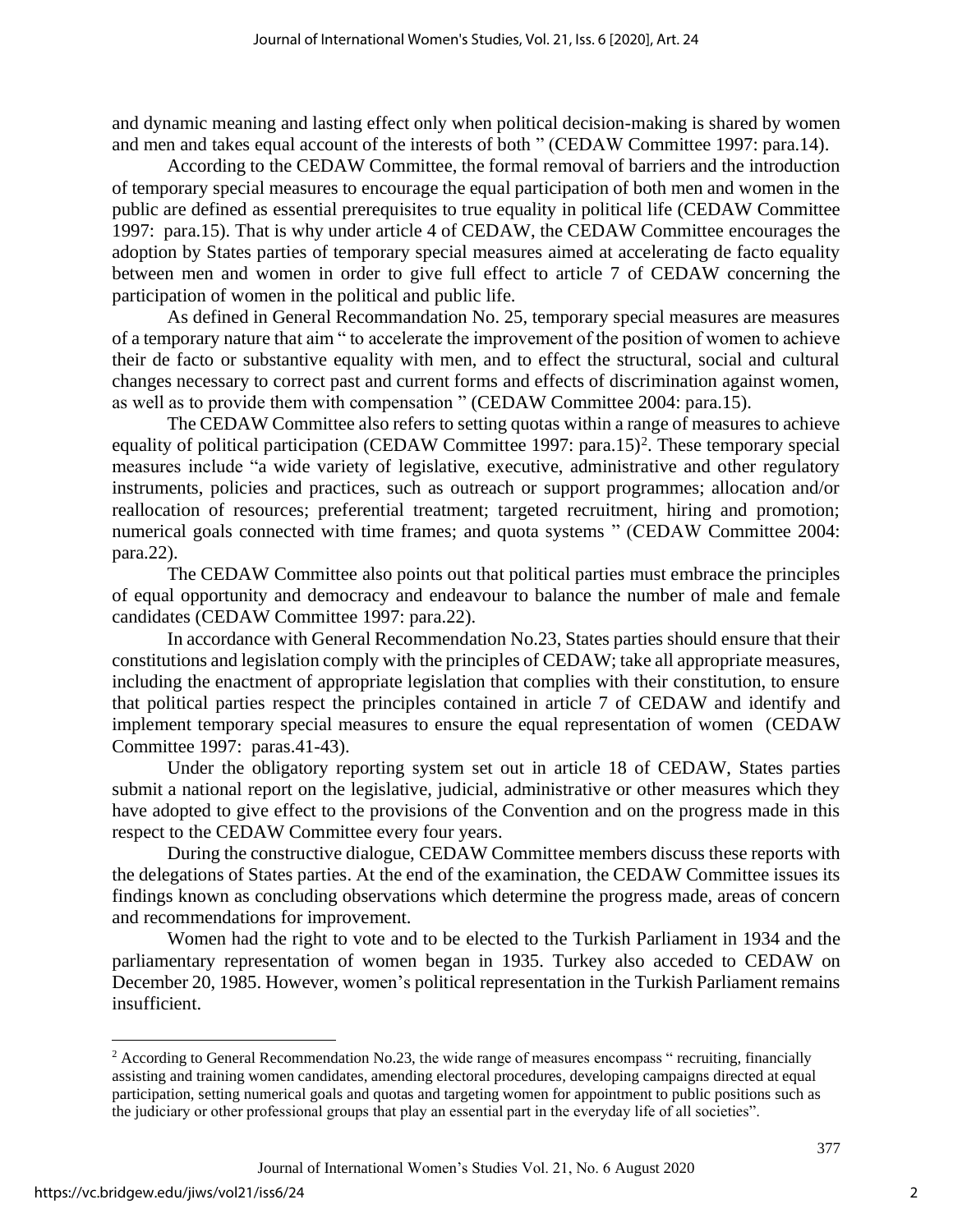This article analyzes the issue of political representation of women in the Turkish Parliament in light of Turkey's CEDAW obligations. Firstly, I will examine Turkey's national reports and CEDAW Committee reports issued during the seven reporting cycles from 1987 until 2017. Secondly, I will evaluate the main problems concerning women's parliamentary representation on the basis of these documents.

### **The issue of women's parliamentary representation in the documents from seven reporting cycles**

As of 2017, Turkey presented five State reports to the CEDAW Committee which are related to seven reporting cycles<sup>3</sup>. Since the adoption of its first concluding observations on Turkey's initial report in 1990, women's representation in politics and temporary special measures have been the areas of concern for the CEDAW Committee.

Turkey submitted its initial report on January 27, 1987. The CEDAW Committee considered it at the 161st and 165th meetings on January 29 and 31, 1990. During the 161st meeting, the Turkish representative declared that " various efforts had been made to introduce legislation whereby, in elections, 20 to 30 percent of each party's candidates would be women, but that recommendation had yet to be accepted" (CEDAW Committee 1990a: 3).

During the constructive dialogue, CEDAW Committee members demanded to know what was being done to increase the number of women in parliament and why the proposal for a quota system was not received favourably (CEDAW Committee 1990b: 54). Specifically, they asked the Turkish representative why the legislation whereby at least 20 to 30 percent of the candidates of each party should be women had been unsuccessful, given the information provided in the initial report which referred to national legislation (CEDAW Committee 1990a: 11)<sup>4</sup>.

In addition to national legislation, the CEDAW Committee also demanded to know what political parties were doing with respect to the number of women parliamentarians. (CEDAW 1990a: para.54). The Turkish representative declared that " no quota had been introduced so far in party administration or on electoral lists, and only recently one party introduced a 25 percent quota for party bodies at all levels " (CEDAW Committee 1990b: 57).

Turkey presented its combined second and third report on September 3, 1996. This report was considered by the CEDAW Committee at the 318th and 319th meetings on January 17, 1997. In this report, Turkey argued that "the most effective means for women to become members of the parliament is the quota system or nomination by party headquarters" (CEDAW Committee 1996: 44).

However, it was also noted that despite some certain positive applications of some political parties for encouraging women's participation in political life, they didn't yet reach the desired level (CEDAW Committee 1996: 20,45)<sup>5</sup>. Hence, Turkey's argument was not supported by actual practice because of the different applications of political parties.

The combined second and third periodic report, also offered no new constitutional or legislative proposal concerning the quota system, which was described as the most effective means

(CEDAW/C/5/Add.46/Am end.I) while asking this question.

3

<sup>&</sup>lt;sup>3</sup> Although there are seven reporting cycles, there are only five national reports because Turkey submitted two periodic reports as combined documents. They are the combined second and third periodic report, and the combined fourth and fifth periodic report.

<sup>4</sup>CEDAW Committee member Fenger-Moller referred to paragraph 17 of the relevant document

<sup>5</sup> One political party adopted a 25 percent women's quota in the formation of party council while some others reduced the candidates' application fee for women by 50 percent for the 1995 parliamentary election.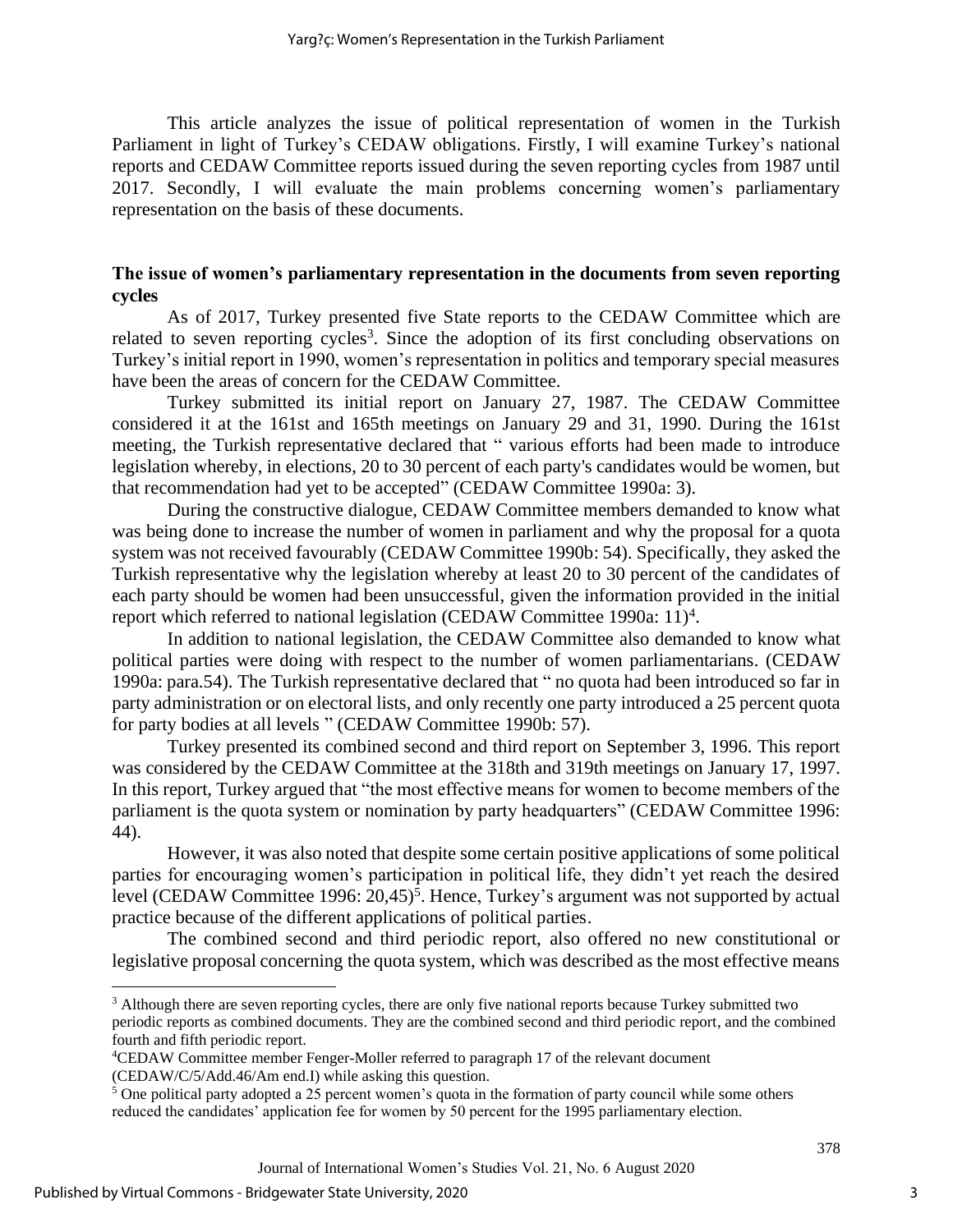for women to become members of the parliament.<sup>6</sup> Instead, the quota system seemed to be viewed primarily as an issue for political parties to solve although their viewpoints and implementations differ, as can clearly be seen in practice.

While noting the positive approach of some political parties concerning quotas, CEDAW Committee members underlined the need for Turkey "to take a systematic approach towards affirmative action" (CEDAW Committee 1998: 6, 8).

Turkey submitted its combined fourth and fifth periodic report on July 31, 2003. This report was considered by the CEDAW Committee at the 677th and 678th meetings on January 20, 2005. The report signalled that Turkey's perception had changed concerning political parties' different quota applications. Specifically, whereas previous periodic report had claimed the quota system was the most effective means for increasing the number of women parliamentarians, the new report acknowledged that it was insufficient.

It was declared that "although some political parties set quotas for administrative organs of their party, in practice these quotas remained trivial and insufficient in increasing women's representation in the parliament" (CEDAW Committee 2003: 18). Since political parties were not using quotas in determining their candidate lists and only one political party represented in the parliament implemented a 10 % quota for women, different quota applications of political parties were ineffective<sup>7</sup>.

Turkey's combined fourth and fifth periodic report emphasized the importance of the constitutional amendments adopted by parliament on May 7, 2004. Specifically, a paragraph was added to article 10 regarding equality before the law, stating that "Men and women have equal rights. The State has the obligation to ensure that this equality exists in practice" (TBMM: 4). In addition, a sentence was added to article 90 regarding ratification of international treaties: "In the case of a conflict between international agreements, duly put into effect, concerning fundamental rights and freedoms and the laws due to differences in provisions on the same matter, the provisions of international agreements shall prevail" (TBMM: 42).

One of Turkey's representatives claimed that these constitutional amendments were " the most significant reflection of changes in policies concerning women" since Turkey also became responsible for taking the measures necessary to guarantee de facto equal rights and opportunities for women in all areas and international conventions, including CEDAW, prevailed over all national legislation (CEDAW Committee 2005a: 2).

CEDAW Committee members welcomed the constitutional amendments since they could lead to immediate and urgent application of temporary special measures in areas such as politics. However, several members also pointed out that the original amendment to article 10, which explicitly mentioned temporary special measures, had not been adopted by parliament. They also demanded to know whether the existence of another provision in article 10, which stated that no privileges were allowed, "would not obstruct the application of temporary special measures and whether the reporting State would consider reformulating the sentence to clarify their application"  $(CEDAW Committee 2005a: para.15)<sup>8</sup>$ .

<sup>6</sup> The report noted that Law no 4121 in 1995 had lifted the ban on establishing women's and youth branches in political parties. Concerning legislative amendments, the report only mentioned that, after this constitutional amendment," work on the amendments to be made in pertinent laws are being carried on ".

 $7$  The other three parties that implemented quotas of 25 percent to 35 percent failed to gain parliamentary representation.

<sup>8</sup> According to paragraph 4 of article 10, "No privilege shall be granted to any individual,family, group or class".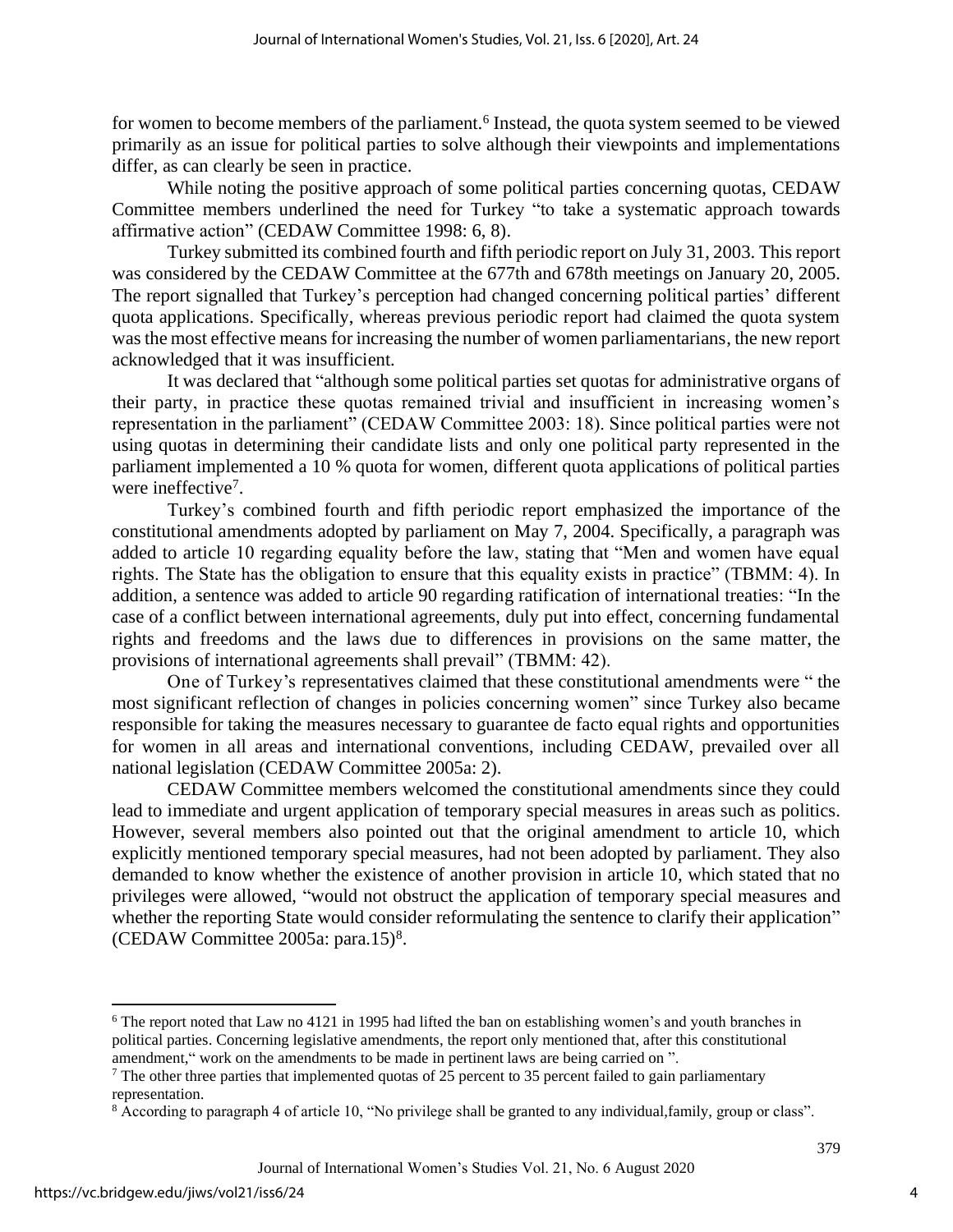During the constructive dialogue, Turkey's representative argued that, although article 10 did not explicitly mention positive discrimination, it assigned the government specific responsibility for ensuring equality between men and women in practice. (CEDAW Committee 2005a: 6). She also underlined that " it was for the government to decide how it would meet its responsibility and to ensure that it met its constitutional obligations" (CEDAW Committee 2005a: 10).

Regarding women's low participation rate in politics, this representative stated that " Quotas might be a solution but participation in political life was not the only way to measure the participation of women in society. There were no real barriers to women's participation in political life and a woman who so desired had just as much chance to succeed as a man" (CEDAW Committee 2005b: 2). She also pointed out that Turkey was fully aware of its responsibility to promote gender equality and of the option of implementing specific measures at its discretion.

Hence, Turkey's representative did not interpret the wording of the constitutional amendment as an obligation to adopt a quota system. Despite referring to a quota, it was not interpreted as a sine qua non or primary measure for ensuring equality between men and women in practice. While noting the specific responsibility of government for ensuring equality between men and women, she also underlined the government's discretionary power to determine the measures to meet its responsibility.

Concerning quotas, the other Turkish representative declared that temporary special measures, such as quotas in the electoral law to promote women's political participation, would be possible given the Constitutional Court's discretionary power to interpret the Constitution in light of CEDAW<sup>9</sup> (CEDAW Committee 2005b: 3). This representative underlined the role of the Constitutional Court in interpreting constitutional provisions.

Clearly, constitutional courts play critical role in protection of human rights in the national legal order. Yet, beyond this, in states based on the principles of the rule of law, human rights and democracy, constitutional courts should not just limit their judicial interpretations to protecting human rights, they should also promote them.

However, this does not undermine the role of parliaments in protecting human rights in the national legal order. As the competent body enacting laws and constitutional amendments, the Turkish Parliament should primarily enact laws that introduce a clear quota system or amend the relevant laws to include quota. In other words, there should firstly be a legislative act by the parliament to introduce temporary special measures like quotas in the legal order.

On the other hand, while discussing the combined fourth and fifth periodic report, some CEDAW Committee members evaluated the constitutional amendment to article 10 as "a revolutionary provision" that should be interpreted "not as an impediment to, but as a firm constitutional basis for adopting temporary special measures and, where appropriate, as imposing an obligation on Turkey to adopt them" (CEDAW Committee 2005a: 8)<sup>10</sup>. CEDAW Committee members also emphasized the importance of temporary special measures like quotas to ensure women's equal representation in political life (CEDAW Committee 2005b: 2).

<sup>9</sup> The Turkish representative pointed out that the Constitutional Court had upheld an enterprise's right to ignore the normally guaranteed principle of equality of treatment and implement measures aimed at correcting gender imbalance in a case involving a complaint of discriminatory treatment in favour of women.

 $10$  Mr Flinterman declared that article 10 should be read in light of Turkey's international obligations, including CEDAW, article 4 of which - as further elaborated in general recommendation No. 25- required States parties to adopt temporary special measures.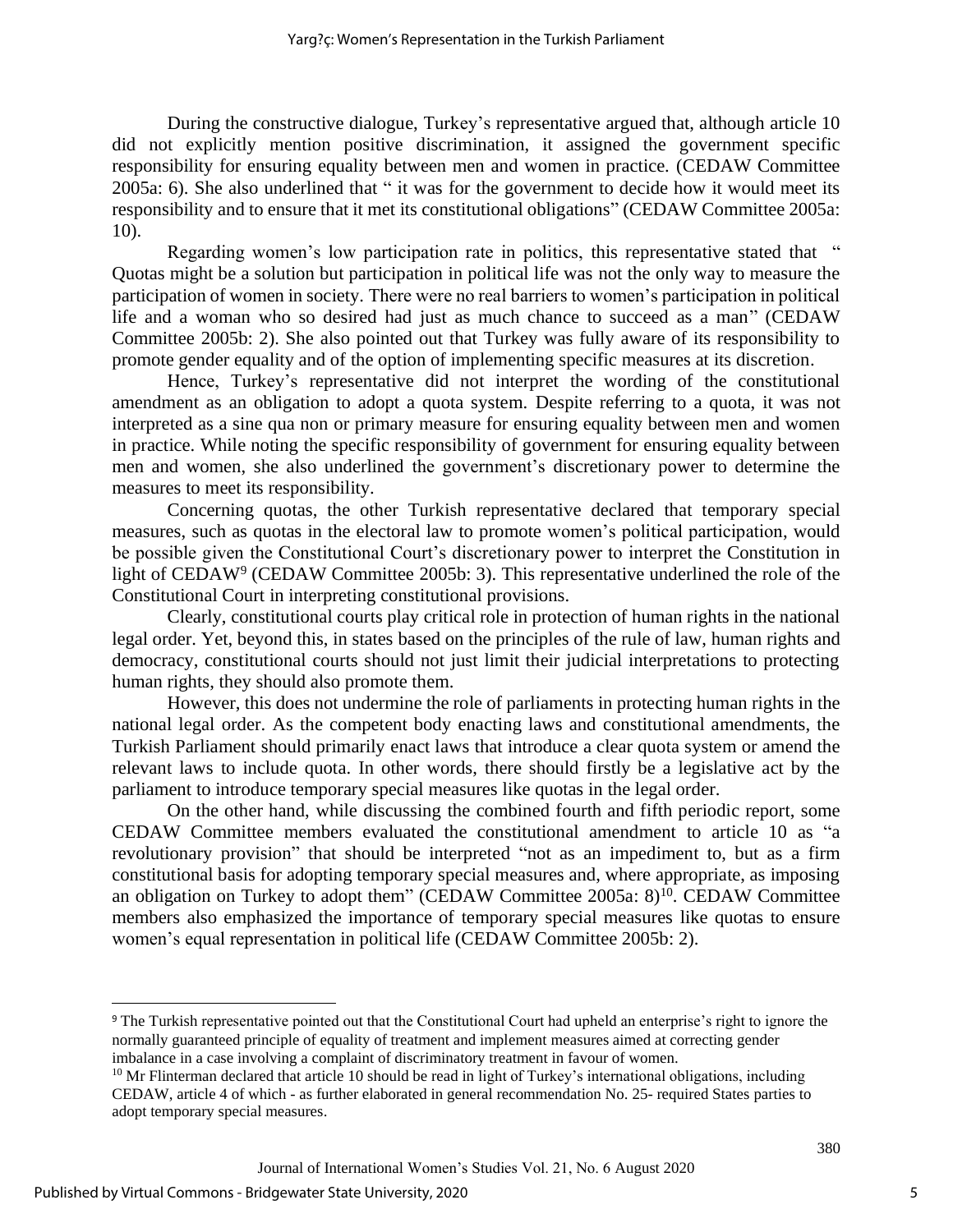Consequently, although both the CEDAW Committee and Turkey agreed on the importance of constitutional amendments, they differed in their interpretations on the wording of the constitutional amendments related to the necessity of temporary special measures like quotas.

In its concluding observations, the CEDAW Committee commended Turkey on its constitutional amendments. It declared that article 10 now explicitly set out Turkey's responsibility to ensure women's enjoyment of equality and constituted a firm basis for adopting temporary special measures aimed at accelerating de facto equality between men and women (CEDAW Committee 2005c: 60). It recommended Turkey to introduce temporary special measures to increase the number of women in parliament (CEDAW Committee 2005c: 63).

Turkey's sixth periodic report, submitted on October 24, 2008, was considered by the CEDAW Committee at the 937th and 938th meetings on July 21, 2010. Turkey reiterated that the constitutional amendment to article 10 in 2004, provided the legal basis for implementing temporary special measures for the first time in the history of the Republic of Turkey and the implementation of temporary special measures was prevailed in accordance with the amended article 90 which granted superiority to CEDAW over national regulations. (CEDAW Committee 2010a: 13).

The report provided on-going efforts in education and employment as examples of temporary special measures policies (CEDAW Committee 2008: 18, 52). However, Turkey also declared that women's political participation had still not reached the desired levels, and that there was no temporary special measure in place to increase women's representation in political mechanisms (CEDAW Committee 2010a: 33)<sup>11</sup>.

Turkey argued that a real increase in women's involvement in decision-taking mechanisms could only be achieved through full gender mainstreaming, which entailed a "mentality transformation". There was thus "a need to equip the professionals at public institutions, universities, professional organizations and the private sector with gender perspective" (CEDAW Committee 2010a: 33).

Given the constitutional amendments of 2004, parliament should also have experienced a mentality transformation through amendments to legislation regarding political parties and parliamentary elections, or new legislation introducing a quota system. However, the sixth periodic report made no reference to either. Instead, the report admitted that there were "no legal and binding regulations either at constitutional and/or political party law level, on quotas and other temporary special measures" (CEDAW Committee 2008: 25).

Parliament could have introduced a new constitutional amendment explicitly requiring a quota system to increase women's parliamentary representation. This would also be in line with general recommendations and previous concluding observations of the CEDAW Committee. Instead, however, it preferred to adopt a constitutional amendment with a new provision to article 10, affirming that measures taken to achieve substantive equality shall not be deemed contradictory to the principle of equality<sup>12</sup>.

According to the justification for article 1 of the bill, this amendment enables the state to take measures to ensure equality between women and men. Any measures taken for this purpose shall not be interpreted as contrary to the principle of equality (TBMM 2010: 3).

Given the criticism of some CEDAW Committee members regarding the formulation of article 10 while discussing previous periodic reports, this constitutional amendment can

<sup>&</sup>lt;sup>11</sup> It was pointed out that although women's parliamentary representation rate increased from 4.4 percent to 9.1 percent after the 2007 parliamentary elections, it was not still at the desired level.

<sup>&</sup>lt;sup>12</sup> Act no 5982 to amend several provisions of the Constitution was adopted by parliament on May 7, 2010.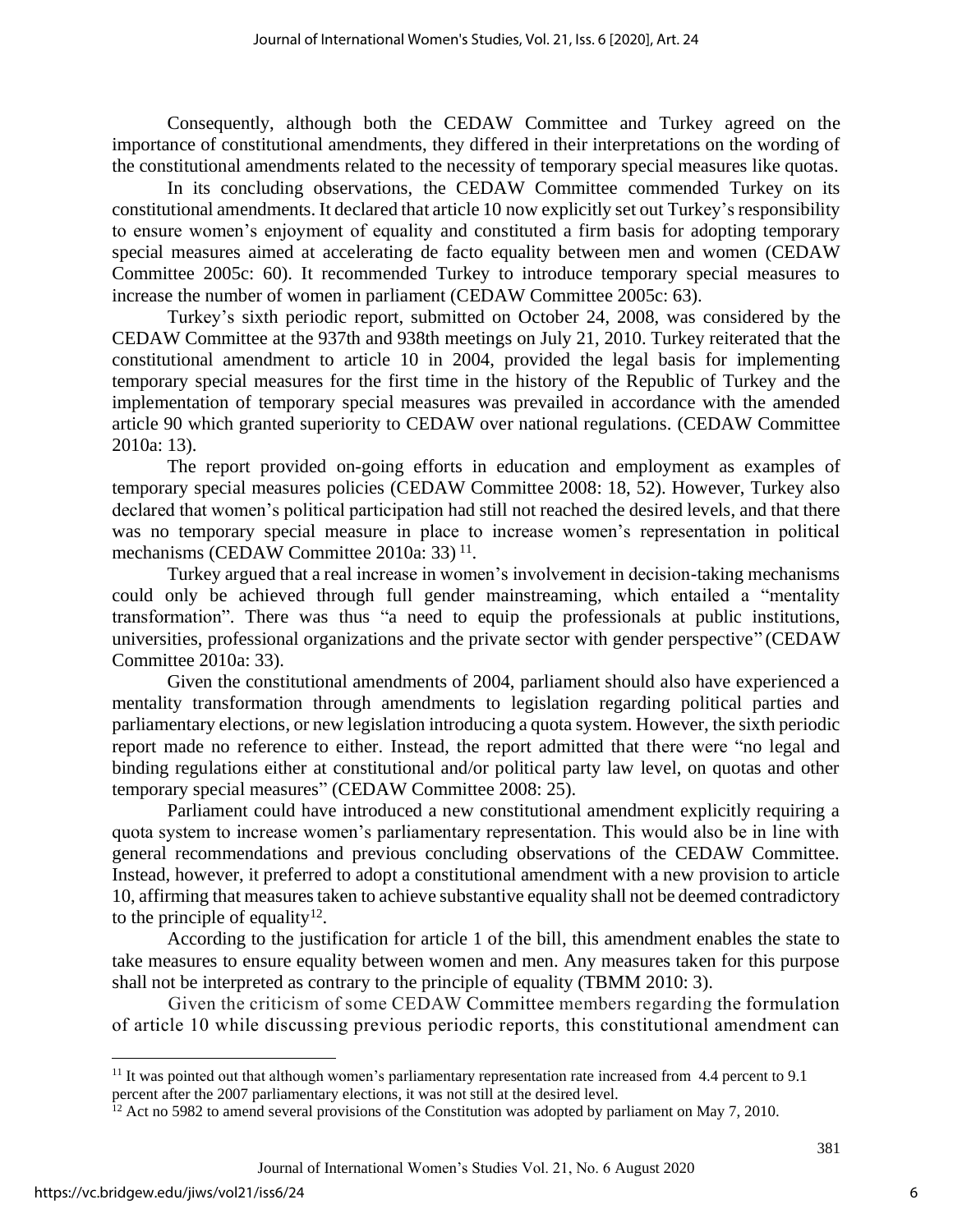be seen as a positive step for clarifying the application of temporary special measures in Turkey.

The CEDAW Committee evaluated the constitutional amendment positively because it could allow the greater use of temporary special measures if approved by referendum in September 2010. However, it also invited Turkey to include information on the amendment's impact on the use of temporary special measures in various areas in its next periodic report. (CEDAW Committee 2010b: 2, 4).

Concerning article 4 of CEDAW, the CEDAW Committee declared that Turkey had made limited application of temporary special measures, and that it was specifically concerned about education and employment (CEDAW Committee 2010b: para.18). Regarding article 7, the Committee pointed out that women continued to be seriously underrepresented in Turkish political and public life, and expressed its concern about the absence of temporary special measures like quotas by referring to the lack of legal provisions or binding regulations for applying such measures. (CEDAW Committee 2010b: 7).

Turkey's seventh periodic report, submitted on November 26, 2014, was considered by the CEDAW Committee at the 1415th and 1416th meetings on July 13, 2016. The report noted that some political parties started to employ quota/parity applications within the recent years (CEDAW Committee 2014a: 12).

Turkey evaluated the increase in women's political representation as "a fruit of social expectation with regard to women's involvement in politics, women's positive attitudes and approaches towards politics and the special measures introduced by the political parties to increase women's representation". These measures included exempting women from nomination fees and placing them at the top of candidate lists. (CEDAW Committee 2014a: 16).

The report mentioned that women's parliamentary representation rates had increased constantly after the 2002, 2007 and 2011 parliamentary elections (CEDAW Committee  $2014b:4$ <sup>13</sup>. Turkey considered the approximately 10 percent increase since 2002 as a significant development and pointed out that women's representation rate reached 14.73 percent after the 1 November 2015 parliamentary elections (CEDAW Committee 2016a: para.62). Nevertheless, it also noted that the number of women parliamentarians was still far from satisfactory (CEDAW Committee 2014a: para.95)<sup>14</sup>.

Given article 10 of the Constitution, the working group of the CEDAW Committee demanded to know why no efficient measures had been taken, such as statutory quotas or other numerical targets, to ensure in practice the equal representation of women in various entities, particularly in parliament (CEDAW Committee 2015: 3).

Turkey responded by referring to several support programs, mainly developed in education, employment and social policy. It also argued that amendments to the Constitution, civil law, penal law and labour law within the last decade were "testimony of the commitment to increase the participation of women in all aspects of life as well as ensuring that women take their deserved place in the society" (CEDAW Committee 2016a:

<sup>&</sup>lt;sup>13</sup> The parliamentary representation rate of women was 4.4 percent in 2002, 9.1 percent in 2007 and 14.4 percent in 2011.

<sup>&</sup>lt;sup>14</sup> Turkey declared that " Even though the number of female candidates and representatives in local and national politics is on the rise, the numbers are still far from satisfactory ".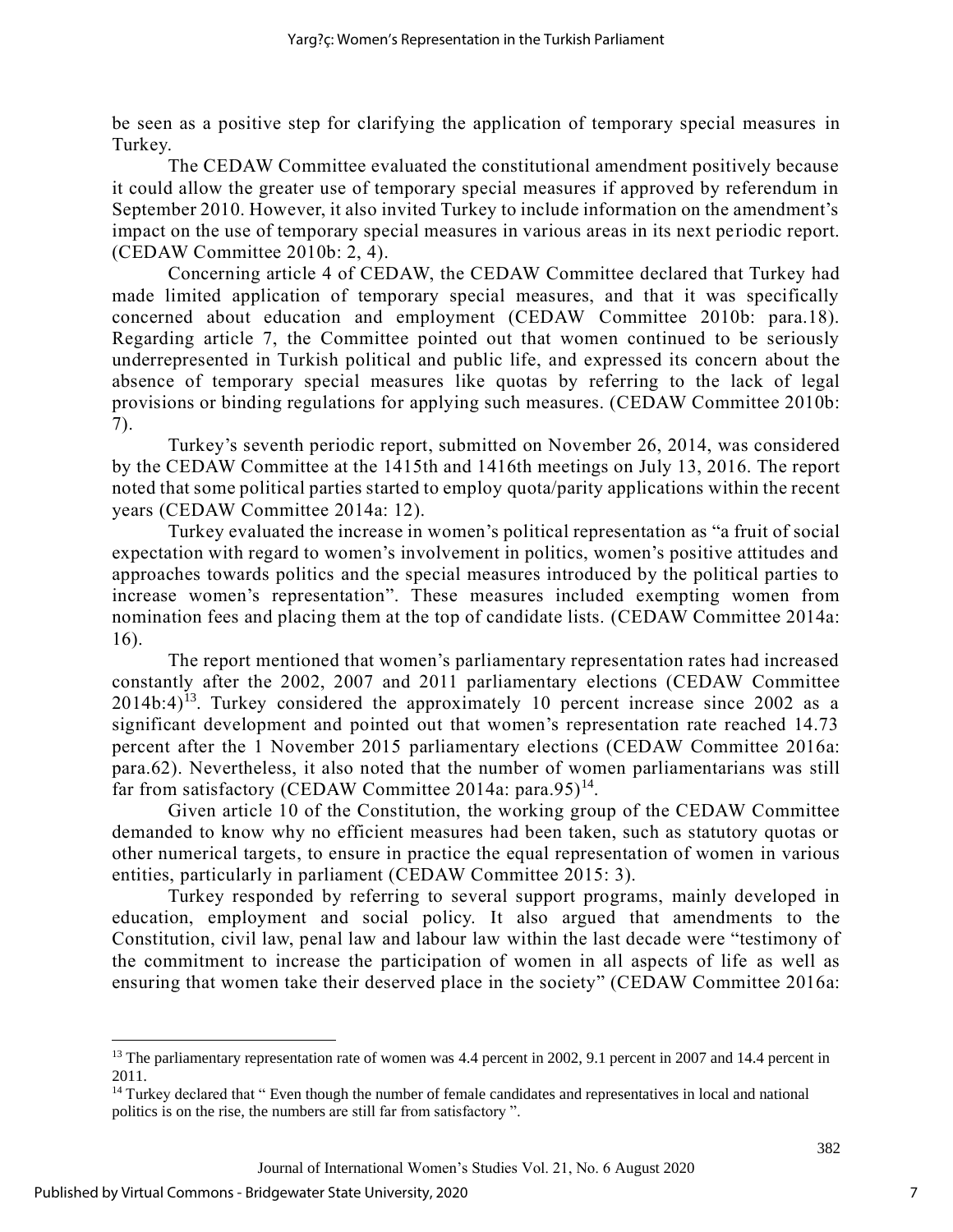12-13). However, there was still no reference to new legislation concerning political parties and parliamentary elections.

Based on the committee members' questions and comments during the constructive dialogue, the CEDAW Committee especially focused on the application of temporary special measures in practice when they analyzed Turkey's testimony about its commitment.

Some members, for example, declared that "Although the constitutional amendments enacted in 2010 provided for the possibility of adopting temporary special measures aimed at accelerating de facto equality between women and men, they were not expressly recognized in the Constitution itself, which limited their application in practice". They also pointed out that "such measures had only been applied in respect of employment and education" (CEDAW Committee 2016b: 7).

Concerning legislative amendments, some CEDAW Committee members also highlighted other legislation that the report did not mention. In particular, laws governing political parties and parliamentary elections made no reference to temporary special measures to ensure equal representation of women and men. They considered this fact and the general lack of measures to promote women's political participation as a cause of concern. Accordingly, they demanded to know whether Turkey planned to introduce temporary special measures to remedy women's limited political representation (CEDAW Committee 2016b: para.35, 2016c: para.12).

The Turkish representative stated that Turkey was committed to raising women's parliamentary representation to 25 percent and there were signs of progress everywhere in that regard. She also noted that measures to increase women's participation in political life had also been incorporated into the Tenth Development Plan, under which a project for political leadership and gender equality would be finalized in 2017<sup>15</sup> (CEDAW Committee 2016c: para.13).

In its concluding observations, the CEDAW Committee declared that Turkey's understanding and use of temporary special measures appeared to be limited to monetary transfers to women who found themselves in disadvantaged situations (CEDAW Committee 2016d: 7). It also expressed its concern about the low participation of women at all levels of decision-making, both national and local, including the government and the parliament which was below the global average and had even decreased following the November 2015 elections (CEDAW Committee 2016d: 12-13).

The CEDAW Committee recommended Turkey to adopt temporary special measures, including quotas, benchmarks with specific time frames and training to achieve the equal and full participation of women in political and public life.

#### **Problems concerning women's parliamentary representation**

On the basis of five national reports and CEDAW Committee documents covering issues and questions in relation to periodic reports, the summary records of meetings and concluding observations, the political representation of women in the Turkish Parliament emerges as one of the main issues between Turkey and the CEDAW Committee from 1987

<sup>&</sup>lt;sup>15</sup> The Tenth Development Plan made no explicit reference to quotas in politics, although it mentioned that women's participation in decision-making mechanisms would increase (Türkiye Cumhuriyeti Kalkınma Bakanlığı 2013: 40- 41).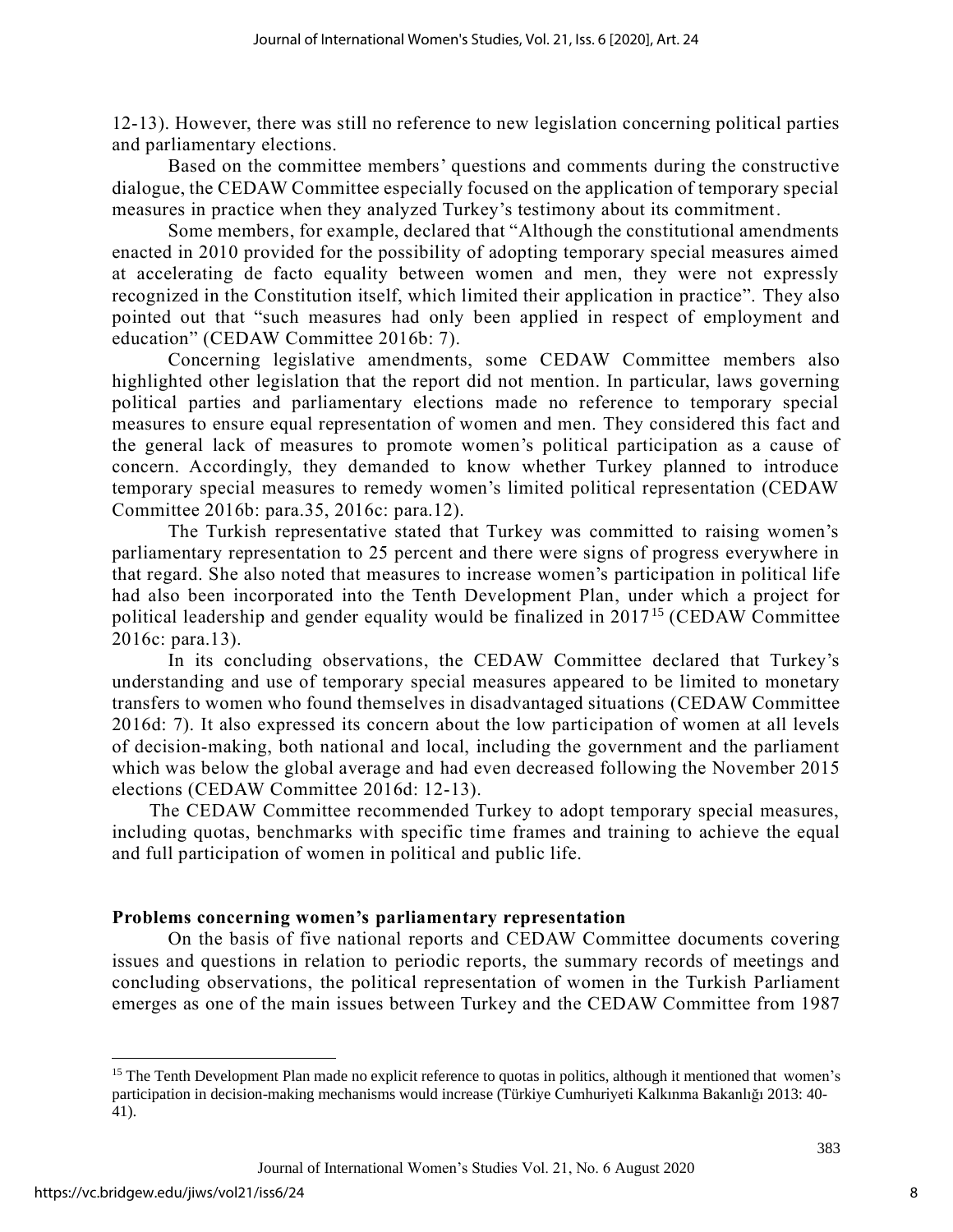until 2017. The issue of temporary special measures, including quotas, has been a permanent discussion point that starts in one reporting cycle before continuing in the next one.

During seven reporting cycles, two main dimensions have been considered by the CEDAW Committee. One is Turkish political parties' approaches to women's parliamentary representation while the other is national legislation, including the Constitution.

Even while discussing Turkey's initial report in 1990, CEDAW Committee members asked Turkey's representative "what had been done to increase the number of women participating in political life, why the legislation whereby at least 20 to 30 percent of the candidates of each party should be women had been unsuccessful", and "what political parties were doing with respect to the number of female members of parliament" (CEDAW Committee 1990: paras.53, 54).

Turkey's approach to the role of political parties in increasing women's parliamentary representation varied across the periodic reports. While examining the combined second and third periodic report, for example, Turkey's representative argued that "the most effective means for women to become members of the parliament is the quota system or nomination by party headquarters" (CEDAW Committee 1996: 44). However, this argument was not supported in practice because political parties varied in how they implemented such ideas. Certain applications were initiated in some political parties, however "these applications have not yet reached the desired level" (CEDAW Committee 1996: 20, 45).

In the combined fourth and fifth periodic report, instead of underlining the role of political parties, Turkey emphasized the importance of constitutional amendments to introduce temporary special measures like quotas. This was because the quotas applied by political parties had failed to improve women's parliamentary representation. The report also noted that some parties had only set quotas for their administrative organs but not to determine candidate lists (CEDAW Committee 2003: 18)<sup>16</sup>.

In the seventh periodic report, Turkey again emphasized the role of political parties for increasing women's political participation. It concluded that the increase in women's political representation was "a fruit of social expectation with regard to women's involvement in politics, women's positive attitudes and approaches towards politics as well as the special measures introduced by the parties to increase women's representation". These measures included putting women at the top of candidate lists and exempting women from candidate nomination fees. (CEDAW Committee 2014a: 16).

The periodic reports also indicate that political parties' approaches to women's parliamentary representation vary because of their different choices and applications concerning quotas. Both the periodic reports and party statutes show that only some parties prefer to apply quotas for their administrative organs and candidate lists for parliamentary elections. The quota percentages also vary because parties adopt quotas on a voluntary  $basis<sup>17</sup>$ .

9

<sup>&</sup>lt;sup>16</sup> The report noted that "For instance, although some parties set quotas for administrative organs of their party, in practice these quotas remained trivial and insufficient in increasing women's representation in the parliament. Only one party represented in the parliament implemented a 10% quota for women. Other three parties with quotas of 25% to 35 % are not represented in the parliament, therefore, they are ineffective. Quota system has not been used by political parties in determining their candidate lists."

 $17$  After the parliamentary election on June 24, 2018, CHP, IYI and HDP, which all applied quotas for determining their candidate lists, gained seats in parliament. According to their statutes and declarations, their quotas were respectively 33 percent, 25 percent and 50 percent. However, CHP's quota only applied to 15 percent of all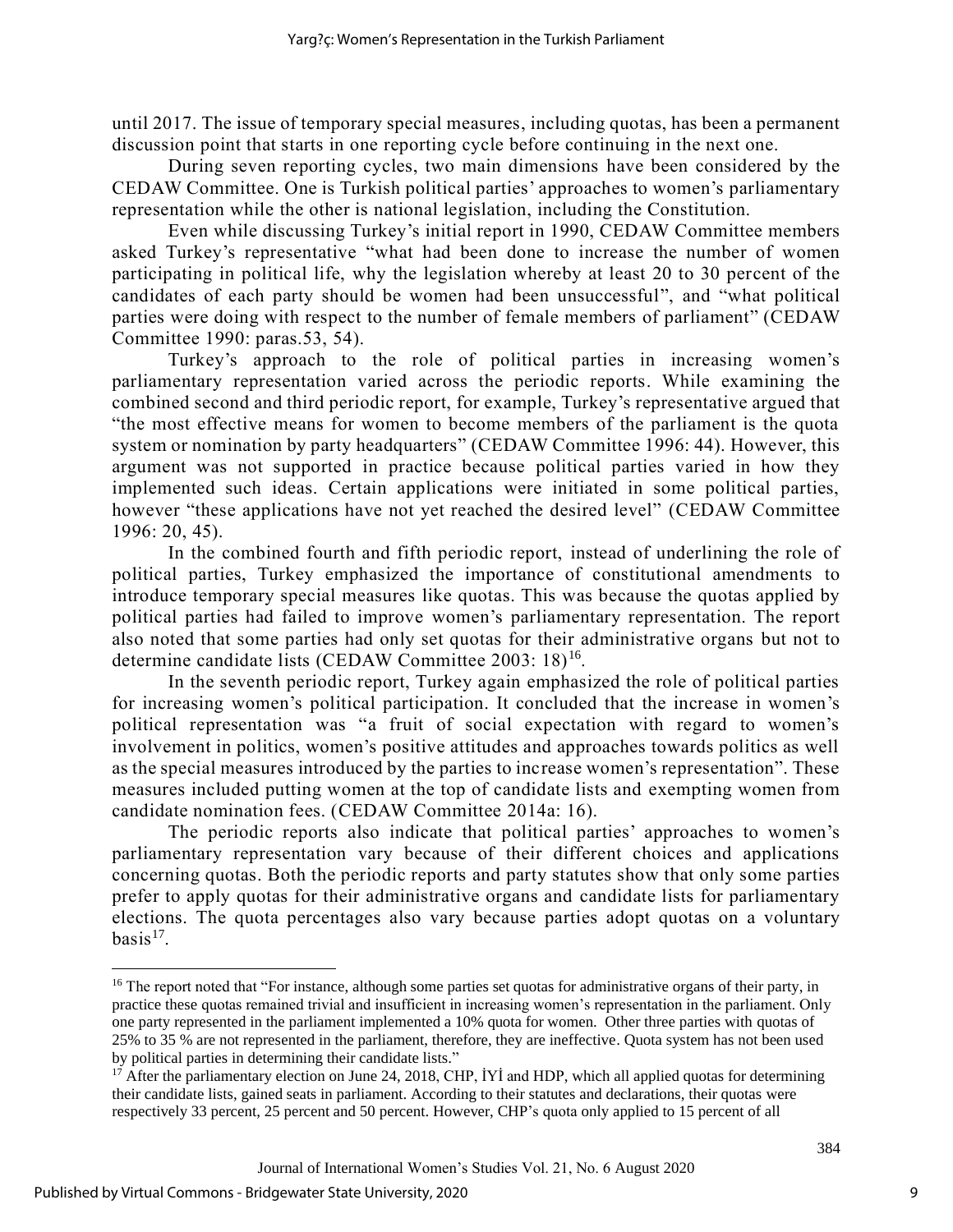The combined fourth and fifth periodic report acknowledged that quotas be ineffective, if the political parties that apply them fail to gain parliamentary seats (CEDAW Committee 2003: 18). Additionally, women critically depend on being given electable slots in party candidate lists to win parliamentary elections.

After the end of seventh reporting cycle, Turkey held a parliamentary election on June 24, 2018, in which there were only 996 women candidates out of 4,851 (YSK 2018a)<sup>18</sup>. Given that some were standing as independents, only 985 women of 4,783 party candidates were women.

Moreover, the five political parties represented in the parliament only placed 36 women at the top of their candidate lists (Tahaoğlu 2018)<sup>19</sup>. The election resulted in 104 women being elected, meaning 17.33 percent parliamentary representation  $(YSK 2018b)^{20}$ . In short, given that women constitute half the population, their representation rate continues to be insufficient (TBMM 2020)<sup>21</sup>.

Taken together, the periodic reports and the June 24, 2018 parliamentary election results demonstrate that the issue of temporary special measures, including quotas, cannot only be left to political parties because their approaches and implementations differ widely.

Regarding women's parliamentary representation, Turkey and the CEDAW Committee also prioritized different criteria during the seventh reporting cycle. Turkey noted that women's representation rate was constantly increasing by referring to the rising representation rates in the 2002, 2007 and 2011 parliamentary elections. It underlined that women's parliamentary representation reached 14.73 percent after the 1 November 2015 parliamentary elections. Compared to 2002, women's representation rate had risen by 10 percent after the 1 November 2015 parliamentary elections. Turkey concluded that the approximately 10 percent increase since 2002 was a significant development (CEDAW Committee 2016a: 13).

In contrast, the CEDAW Committee was concerned by women's low participation rate at all levels of decision-making, including parliament, which remained below the global average and had even decreased following the November 2015 parliamentary elections (CEDAW Committee 2016d: 12-13). The CEDAW Committee compared it with the previous

candidates chosen by the party's central committee while İYİ's quota only applied to candidates chosen by the method determined by the party's general executive committee. Women candidates of CHP, İYİ and HDP represented respectively 22.67 percent, 26.5 percent and 38.17 percent of the total number. The two other political parties that gained parliamentary seats did not apply quotas for determining their candidate lists. Women candidates of AKP and MHP represented respectively 21 percent and 12.67 percent of the total number (Yüksek Seçim Kurulu 2018a) .

<sup>&</sup>lt;sup>18</sup> 20.53 percent of the candidates were women.

<sup>&</sup>lt;sup>19</sup> CHP, IYI and HDP placed respectively 6, 6 and 18 women at the top of their candidate lists whereas AKP and MHP placed respectively 4 and 2 women at the top of their candidate lists.

<sup>&</sup>lt;sup>20</sup> With the approval of constitutional amendment by referendum on April 16, 2017, the number of the MPs increased from 550 to 600. After the June 24, 2018 parliamentary elections, 104 women became MPs. AKP had 53 women MPs which was 17.97 percent of its total 295 MPs. CHP had 18 women MPs which was 12.33 percent of its total 146 MPs. HDP had 26 women MPs which was 38.81 percent of its total 67 MPs. MHP had 4 women MPs which was 8.16 percent of its total 49 MPs. İYİ had 3 women MPs which was 6.98 percent of its total 43 MPs.

 $21$  As of 2020, TBMM has 102 women MPs of the total 589 MPs. Women's parliamentary representation is 17.32 percent.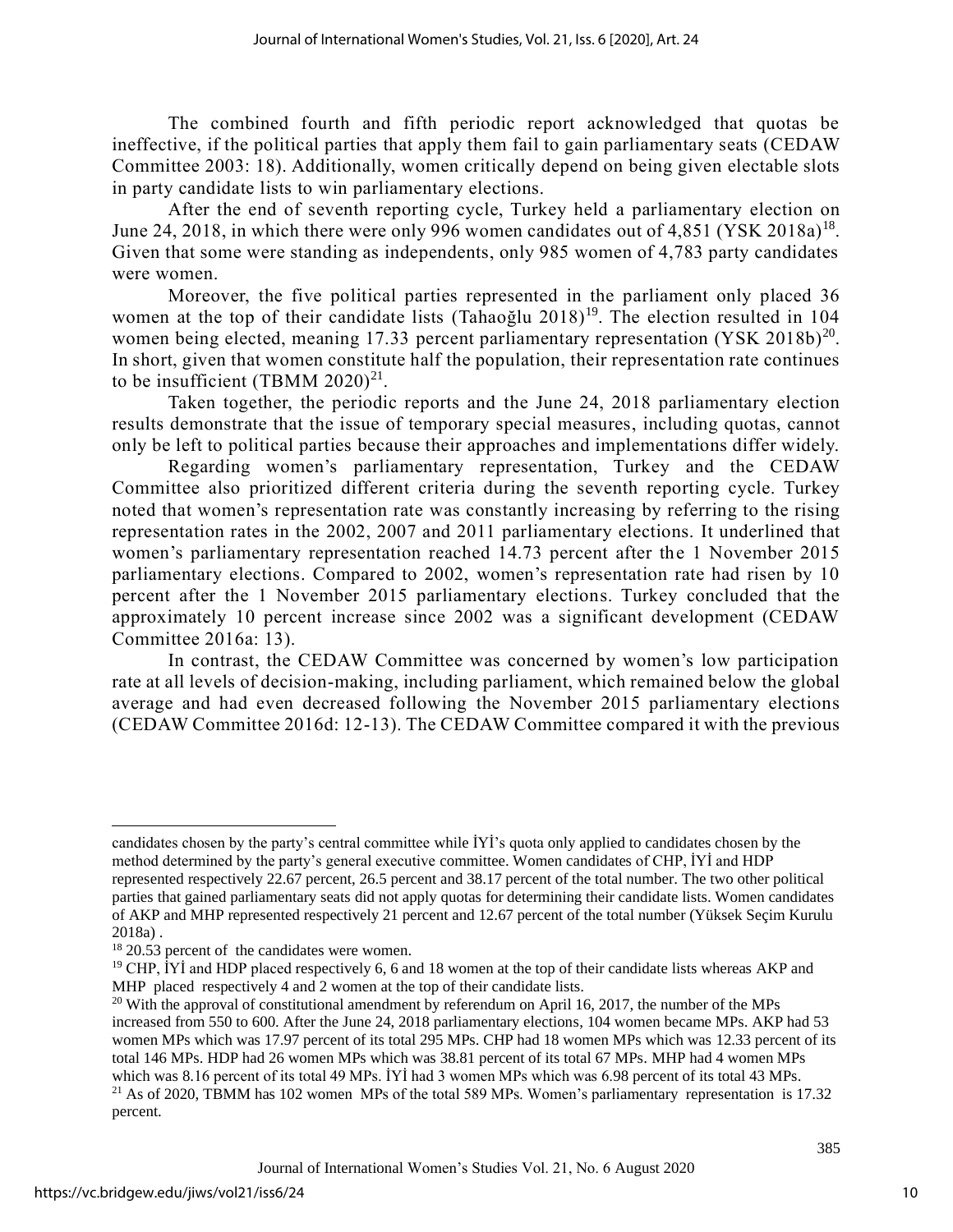parliamentary elections of June 2015 when determining the decrease in women's representation<sup>22</sup>. It also took into consideration the global average<sup>23</sup>.

It is, however, important to note the response of Turkey's representative during the constructive dialogue. The Turkish representative declared that the government was committed to raising women's representation rate to 25 percent and there were signs of progress everywhere in that regard (CEDAW Committee 2016c: 3).

Despite the goal of increasing the parliamentary representation rate to 25 percent during the seventh reporting cycle, women only achieved 17.33 percent representation after the June 2018 parliamentary elections. Clearly then, instead of depending on the inconsistent choices of political parties regarding quotas, Turkey should ensure that its national legislation, including the Constitution, complies with CEDAW.

Regarding constitutional amendments, both Turkey and the CEDAW Committee agreed on the importance of the 2004 amendments to articles 10 and 90. In the combined fourth and fifth periodic report, the Turkish representative declared that "the amendment to article 10 of the Constitution was ground-breaking as comparable legislation did not exist in many countries" (CEDAW Committee 2005a: 6).

Some CEDAW Committee members even saw the constitutional amendment as a revolutionary provision that should be interpreted as a firm constitutional basis for adopting temporary special measures rather than an impediment (CEDAW Committee 2005a: 8). The CEDAW Committee evaluated the 2010 constitutional amendment to article 10 positively because it could allow the greater use of temporary special measures (CEDAW Committee 2010b: 4). Yet, Law no. 2839 on the election of the members of the parliament and Law no. 2820 on political parties have still not been amended since the adoption of the constitutional amendments. That is, although the constitutional amendments enable Turkey to adopt temporary special measures like quotas, the relevant legislative amendments have not been enacted.

To increase women's parliamentary representation, Turkey should amend its current legislation on political parties and parliamentary elections or enact new legislation to introduce a quota system. If it amends the relevant legislation on the basis of gender equality, such legislative amendments will be both compatible with its constitutional provisions and CEDAW obligations.

In this context, it should be noted that the Ministry of Family and Social Policy in 2018 adopted its "Strategy Document and Action Plan on the Empowerment of Women 2018- 2023". The document declares that participation in decision-making mechanisms is one of its five fundamental political axes (Türkiye Cumhuriyeti Aile ve Sosyal Politikalar Bakanlığı Kadının Statüsü Genel Müdürlüğü 2018b: 20).

The main aim of the section called "participation in decision-making mechanisms" is to increase women's representation in decision-making mechanisms at both local and national levels, and to ensure women's active participation in decision-making processes. The first of three strategies is to enhance monitoring of women's representation in decision-

<sup>&</sup>lt;sup>22</sup> After the June 7, 2015 parliamentary elections, women's representation reached 17.82 percent after 98 women were elected as MPs. After the November 1, 2015 parliamentary elections, however, it fell to 14.73 percent after 81 women were elected. (Türkiye Cumhuriyeti Aile ve Sosyal Politikalar Bakanlığı Kadının Statüsü Genel Müdürlüğü 2018a: 53-54).

 $^{23}$  As of 1st January 2020, the global average of the percentage of women in national parliaments is 24.9 percent according to the Inter-Parliamentary Union (Inter-Parliamentary Union 2020).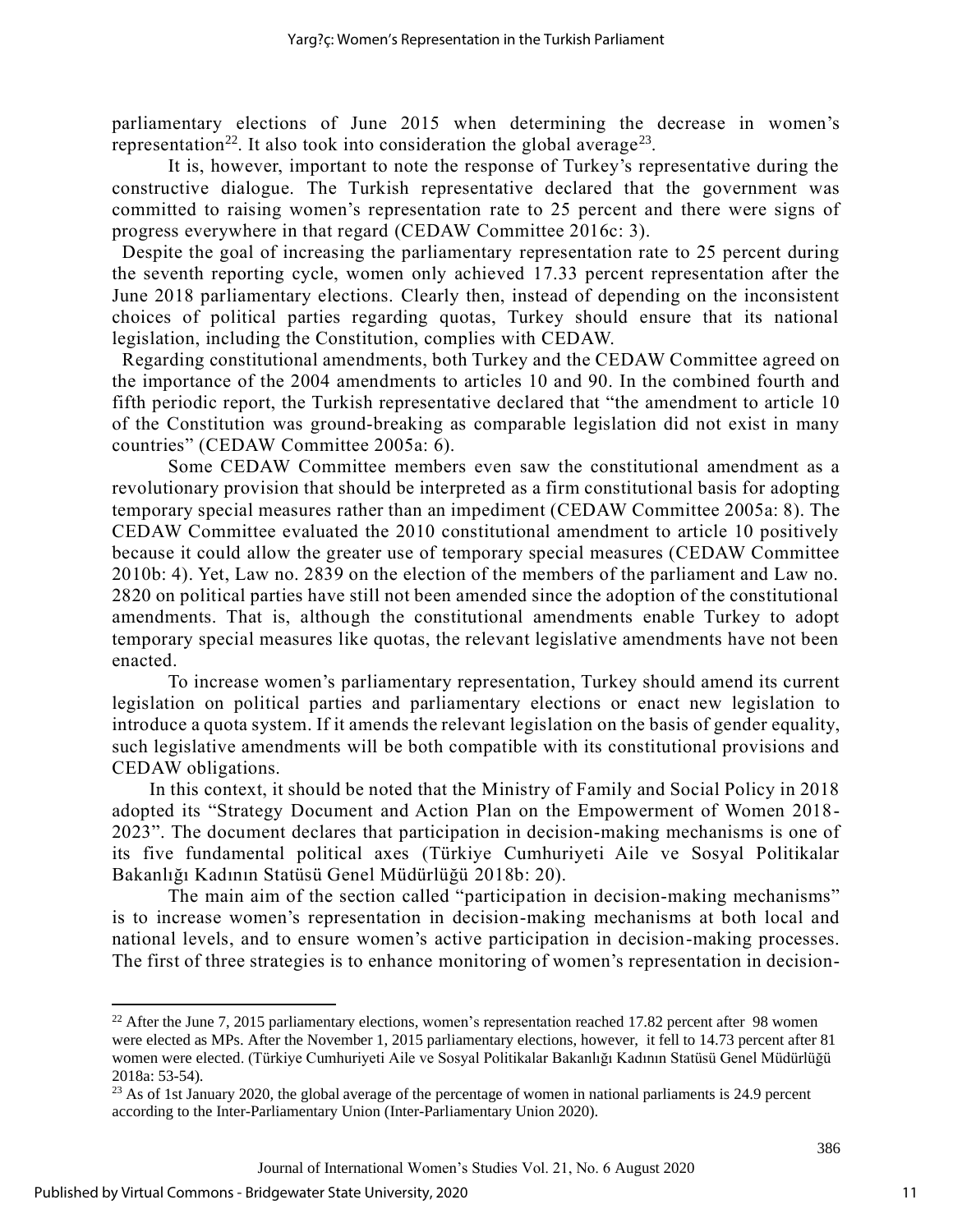making mechanisms and introduce legislation and administrative arrangements for supporting women (2018b: 209-211).

All national legislation is to be reviewed during 2019-2020 to increase women's representation in decision-making process. To reinforce women's representation, draft bills are to be prepared for legislative arrangements during 2020-2022 (2018b: 212).

The Constitution and all national legislation are to be reviewed in light of international conventions and instruments to which Turkey is a party. This is to be done by a working group comprising representatives of relevant institutions and bodies under the coordination of the General Directorate of Women's Status of the Ministry of Family and Social Policy<sup>24</sup>. With a view to increasing women's representation in national and local politics, draft bills are to be prepared for revising current legislation by taking into account the results of reviews made by the relevant institutions  $(2018b: 213)^{25}$ .

The Strategy Document and Action Plan represents progress by Turkey as it is an important document that paves the way for empowering women in the national order. The commitments declared in the report indicate the "mentality transformation" that Turkey emphasized in its sixth periodic report (CEDAW Committee 2010a: 33). Temporary special measures like quotas can be included in national legislation based on Turkey's commitments declared in the document.

Despite this positive step, if Laws no. 2839 and no. 2820 are not amended, the only solution will be to draft a new constitutional amendment that explicitly introduces quotas. Such a constitutional amendment would also respond to CEDAW Committee members' previous criticisms about the formulation of the constitutional amendment to article 10.

During the constructive dialogue, some members pointed out that "although the constitutional amendments enacted in 2010 provided for the possibility of adopting temporary special measures aimed at accelerating de facto equality between women and men, they were not expressly recognized in the Constitution itself, which limited their application in practice" (CEDAW Committee 2016b: 7). A new constitutional amendment that explicitly stipulates quotas will mean that, the issue will no longer be a controversial theme of discussion.

#### **Conclusion**

Although Turkey acceded to CEDAW in 1985, women are still not adequately represented in the Turkish Parliament. In its most recent concluding observations on Turkey, the CEDAW Committee expressed its concern about women's low participation at all levels of decision-making, including parliament, which was below the global average.

In its concluding observations for 2005, 2010 and 2016, the CEDAW Committee recommended Turkey to adopt temporary special measures, including quotas, to enable women to achieve equal and full participation in political and public life in accordance with CEDAW and its general recommendations.

<sup>&</sup>lt;sup>24</sup> The relevant bodies and institutions are the Parliamentary Committee on Equality of Opportunity for Women and Men, the Ministry of Justice, the Ministry of Interior, the Ministry of National Defense, the Union of Municipalities of Turkey, universities, non-governmental organizations and professional organizations.

<sup>&</sup>lt;sup>25</sup> The responsible institutions for the preparation of the draft bills are the Ministry of Justice and the Ministry of Interior. The relevant institutions are the same ones mentioned for reviewing national legislation.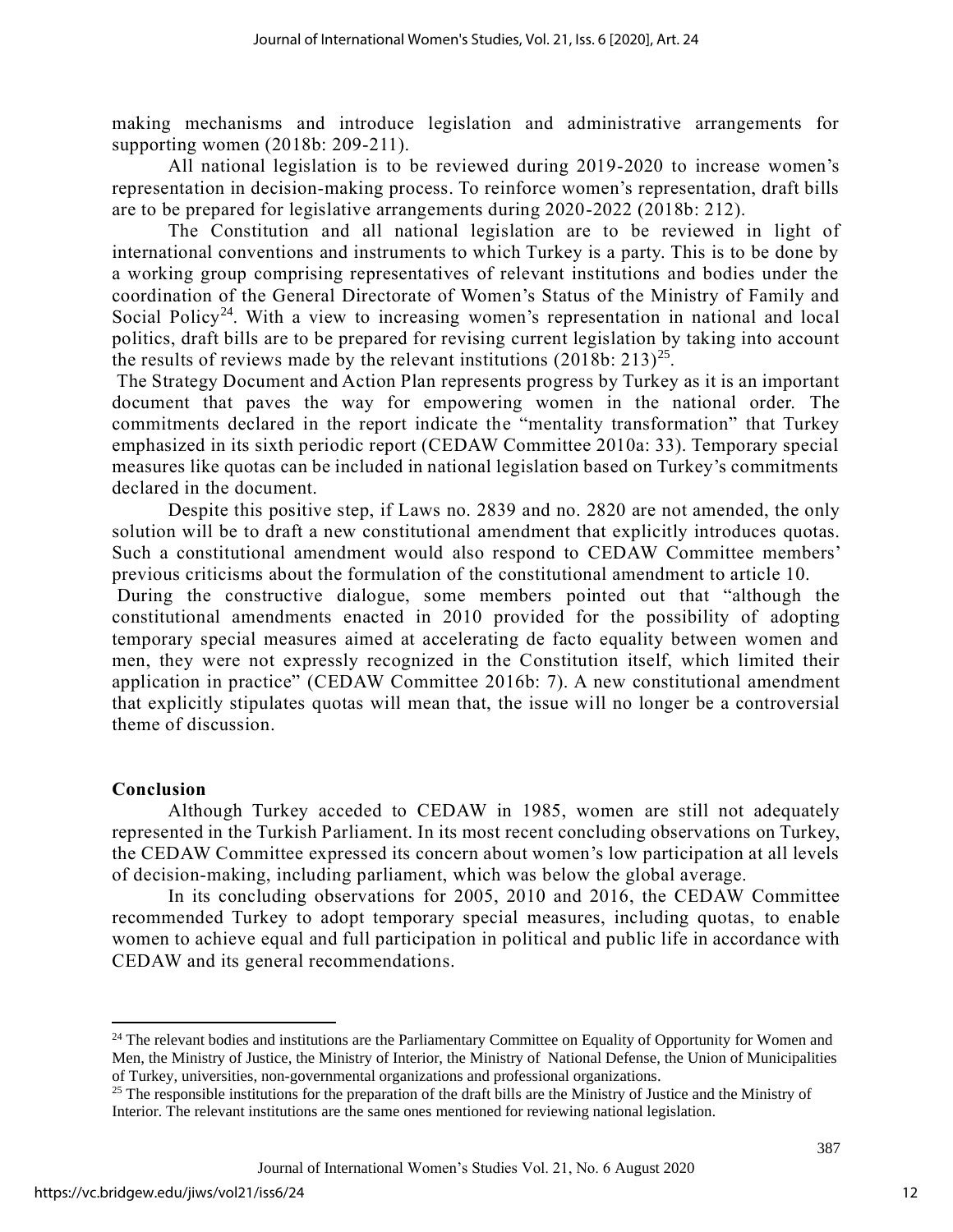Despite some positive improvements that Turkey has achieved over these seven reporting cycles, Turkey has generally considered that temporary special measures like quotas, should primarily be introduced by individual political parties. However, given that political parties' approaches and applications regarding quotas differ, the issue cannot be solved by depending on political parties that only apply quotas on a voluntary basis.

In its seventh periodic report, Turkey claimed that the special measures introduced by political parties were one reason for the increase in women's political representation. Nevertheless, it did not clarify why temporary special measures like quotas were not included in the legislation on political parties by a legislative amendment. Unless Law no. 2820 on political parties is amended, the application of temporary special measures will continue to depend on the choices of individual political parties.

Concerning the constitutional amendments of 2004, the amendment to article 10 provided the constitutional basis for adopting temporary special measures while article 90 granted superiority to CEDAW over national laws. In practice, however, temporary special measures like quotas have not been adopted in politics.

Laws no. 2839 and no. 2820 have not been amended to introduce quotas based on constitutional provisions. In last reporting cycle, CEDAW Committee members therefore demanded to know whether Turkey planned to introduce temporary special measures to remedy women's limited representation in politics.

According to the CEDAW Committee, States parties should ensure that their constitutions and legislation comply with the principles of CEDAW and take all appropriate measures, including the enactment of appropriate legislation that complies with their constitution. In light of its CEDAW obligations, Turkey should amend its relevant legislation on parliamentary elections and political parties on the basis of its constitutional provisions.

If the relevant legislative amendments are not enacted on the basis of current constitutional provisions, then, the only solution will be to enact a new constitutional amendment that expressly recognizes a quota system. This would be compatible with Turkey's obligations under CEDAW.

Realizing Turkey's commitments declared in the Strategy Document and Action Plan is very important. Turkey should focus on completing its work on reviewing national legislation until the eighth reporting period.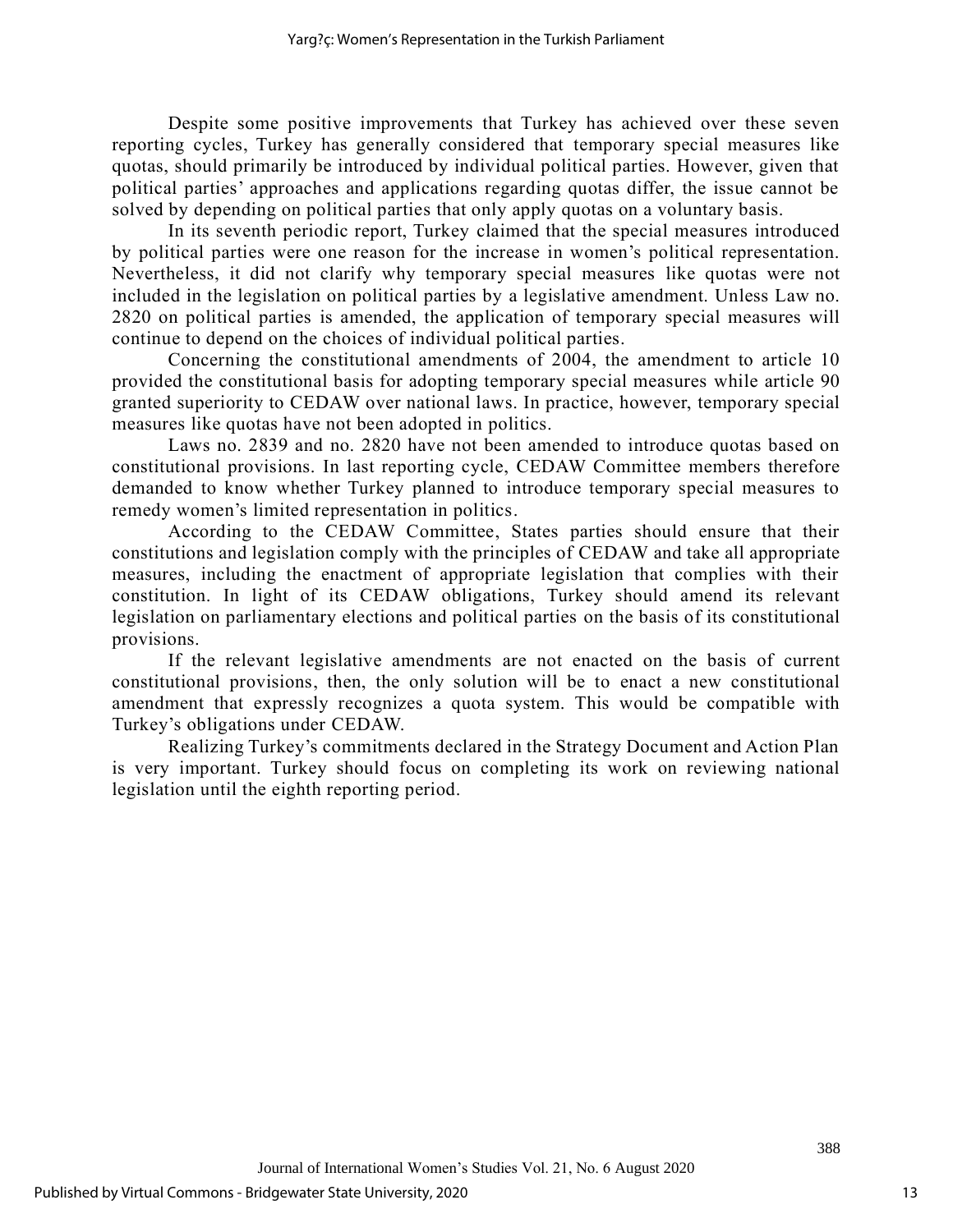#### **References**

- CEDAW COMMITTEE. (1990a, February 12) *Summary record of the 161st meeting*. CEDAW/C/SR.161 (New York: United Nations).
- CEDAW COMMITTEE. (1990b, June 6) *Report of the Committee on the Elimination of Discrimination Against Women*. A/45/38 (New York: United Nations).
- CEDAW COMMITTEE. (1996, September 6) *Second and third periodic reports of State parties Turkey*. CEDAW/C/TUR/2-3 (New York: United Nations).
- CEDAW COMMITTEE. (1997) *General Recommendation No.23: Political and public life*. A/52/38 (New York: United Nations).
- CEDAW COMMITTEE. (1998, March 12) *Summary record of the 319th meeting.* CEDAW/C.SR.319 (New York:United Nations).
- CEDAW COMMITTEE. (2003, August 8) *Combined fourth and fifth periodic reports of States parties.* CEDAW/C/TUR/4-5 (New York: United Nations).
- CEDAW COMMITTEE. (2004) *General Recommendation No.25: Article 4 paragraph 1, of the Convention (temporary special measures)* (New York: United Nations).
- CEDAW COMMITTEE. (2005a, May 20) *Summary record of the 677th meeting*. CEDAW/C/SR.677 (New York: United Nations).
- CEDAW COMMITTEE. (2005b, April 6) *Summary record of the 678th meeting*. CEDAW/C/SR.678 (New York: United Nations).
- CEDAW COMMITTEE. (2005c, August 31) *Report of the Committee on the Elimination of Discrimination against Women.* A/60/38 (SUPP) (New York: United Nations).
- CEDAW COMMITTEE. (2008, November 24) *Sixth periodic reports of State parties Turkey*. CEDAW/C/TUR/6 (New York: United Nations).
- CEDAW COMMITTEE. (2010a, February 12) *Responses to the list of issues and questions with regard to the consideration of the sixth periodic report Turkey*. CEDAW/C/TUR/Q/6/Add.1 (New York: United Nations).
- CEDAW COMMITTEE. (2010b, August 16) *Concluding observations of the Committe on the Elimination of Discrimination Against Women Turkey*. CEDAW/C/TUR/C0/6 (New York: United Nations).
- CEDAW COMMITTEE. (2014a, December 9) *Consideration of reports submitted by state parties under article 18 of the Convention, Seventh periodic States parties due in 2014 Turkey*. CEDAW/C/TUR/7 (New York: United Nations).
- CEDAW COMMITTEE. (2014b, November 26) *Annexes to State party report*. [Online]. Available[:https://tbinternet.ohchr.org/T](https://tbinternet.ohchr.org/)reaties/CEDAW/Shared%20Documents/TUR/INT \_CEDAW\_ADR\_TUR\_19028\_E. pdf [12 September 2018].
- CEDAW COMMITTEE. (2015, November 27) *List of issues and questions in relation to the seventh periodic report of Turkey*. CEDAW/C/TUR/Q/7 (New York: United Nations).
- CEDAW COMMITTEE. (2016a, March 24) *List of issues and questions in relation of the seventh periodic report of Turkey Replies of Turkey.* CEDAW/C/TUR/Q/7/Add.1. (New York: United Nations).
- CEDAW COMMITTEE. (2016b, July 19) *Summary record of 1415th meeeting*, CEDAW/C/SR.1415 (New York: United Nations).
- CEDAW COMMITTEE. (2016c, July 20) *Summary record of1416th meeting*. CEDAW/C/SR.1416 (New York: United Nations).
- CEDAW COMMITTEE. (2016d, July 25) *Concluding observations on the seventh periodic report of Turkey*. CEDAW C/ TUR/C0/7 (New York: United Nations).